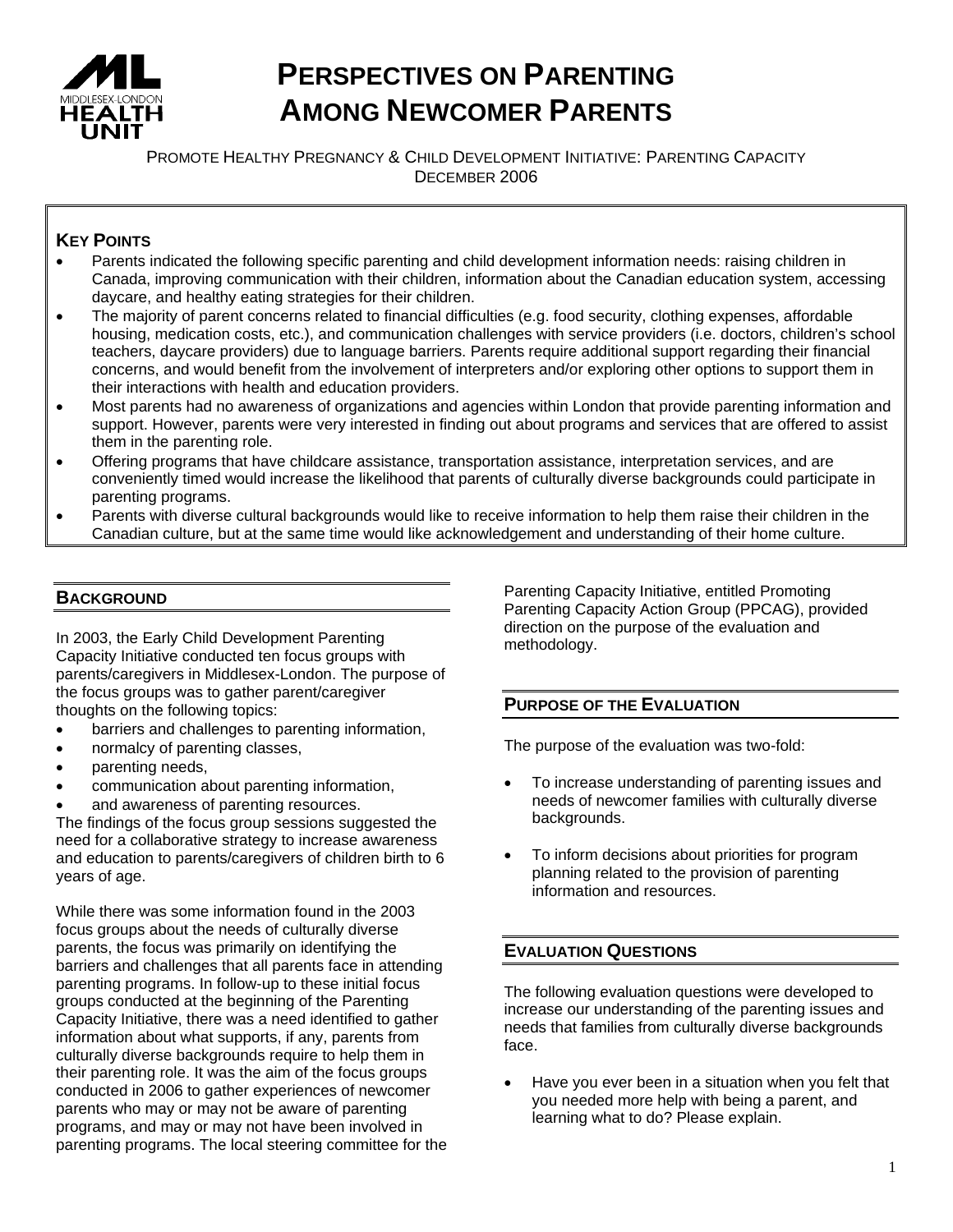- Are there people or organizations that you ask for help with parenting?
- When you were looking for help or support with parenting, what did you find to be helpful or how was it helpful? (Or) If you were looking for help with parenting, what would be helpful? What makes it more helpful?
- Do you know any organizations and agencies in London that help people with parenting?
- Would you be interested in learning about services and information that may be helpful to you in your role as a parent?
- If you wanted to learn more about parenting (e.g. get questions answered, find out how to do some things differently), would you consider going to a program or agency?

In addition, questions also asked parents to provide direction about the provision of parenting resources and information to families from culturally diverse backgrounds.

# **METHODOLOGY**

A focus group approach was chosen as the method in order to allow parents to respond to questions that cannot be easily asked or answered on a written survey. Furthermore, many members of the intended population face English language barriers and may not be literate in their own language. Focus group sessions were chosen because interpretation was the preferred method versus translating written materials into the various languages spoken by participants. A focus group approach would allow newcomer parents to share their in-depth experiences and opinions in order to inform the development of future initiatives to support culturally diverse parents.

At the same time that plans to conduct focus group sessions with newcomer families were established, the evaluation team became aware of another project in the City of London that was conducting focus group sessions with families from culturally diverse backgrounds to learn more about their parenting issues and needs. This project was led by Huda Hussein from Childreach, a parent and child resource centre. Through discussions with project staff, a partnership to share the findings of each other's focus group sessions was established between Childreach and Middlesex-London Health Unit. Due to a slightly different purpose of our projects, there were differences in the focus group questions and differences in the parents who were involved in the focus groups.

More specifically, the project supported by Childreach involved parents who are currently involved in existing

programs and services. The focus group sessions supported by the PPCAG made a deliberate decision not to go to existing parenting programs with the aim of reaching parents from diverse cultural backgrounds who are not currently involved in any parenting-related programs. Discussions with the project leader ensured that we did not approach the same agencies for recruitment in the focus groups.

Two English as a Second Language (ESL) schools within the City of London were approached to determine interest in participating in focus groups. ESL schools were chosen because of the availability of new immigrants who are parents from culturally diverse backgrounds. The focus group sessions were arranged with school administrators. The administrators contacted teachers to ask them to invite students within their classes to participate in the focus groups. The criterion for involvement in the focus group session was parents with at least one child between the ages of birth and six years.

Three interpreters were involved in the first two focus group sessions, and one interpreter was involved in the third focus group session. Interpreters provided interpretation in the following languages: Spanish, Arabic, Dari, Farsi, and Swahili.

Due to the various languages that were spoken by participants, written informed consent was not feasible. Informed consent was obtained verbally by participants.

Two of the focus group sessions were facilitated by Muriel Abbott (PHN, Family Health Services), and one focus group session was facilitated by Melissa McCann (Program Evaluator, REED Services). The sessions were recorded on flip chart paper and were recorded individually on lined paper by Nancy Summers (Manager of Family Health Promotion Team, Family Health Services).

At the beginning of the focus group sessions, an ice breaker question asked participants to share their first name, ages of their children and to state how long they have lived in London (or in Canada). Participants were informed that personally identifying information would not be shared, and that only grouped data would be presented in any reports that are developed from the sessions. Focus group data was analyzed by each question and common themes were identified.

## **PARTICIPATION & PROFILE OF PARTICIPANTS**

Three focus group sessions were held at two ESL schools within the City of London. Two sessions were held on May 11<sup>th</sup> and one session was held on October  $5<sup>th</sup>$ . There were 15 participants in total, including six parents in one session, five parents in the second session, and four parents in the last session.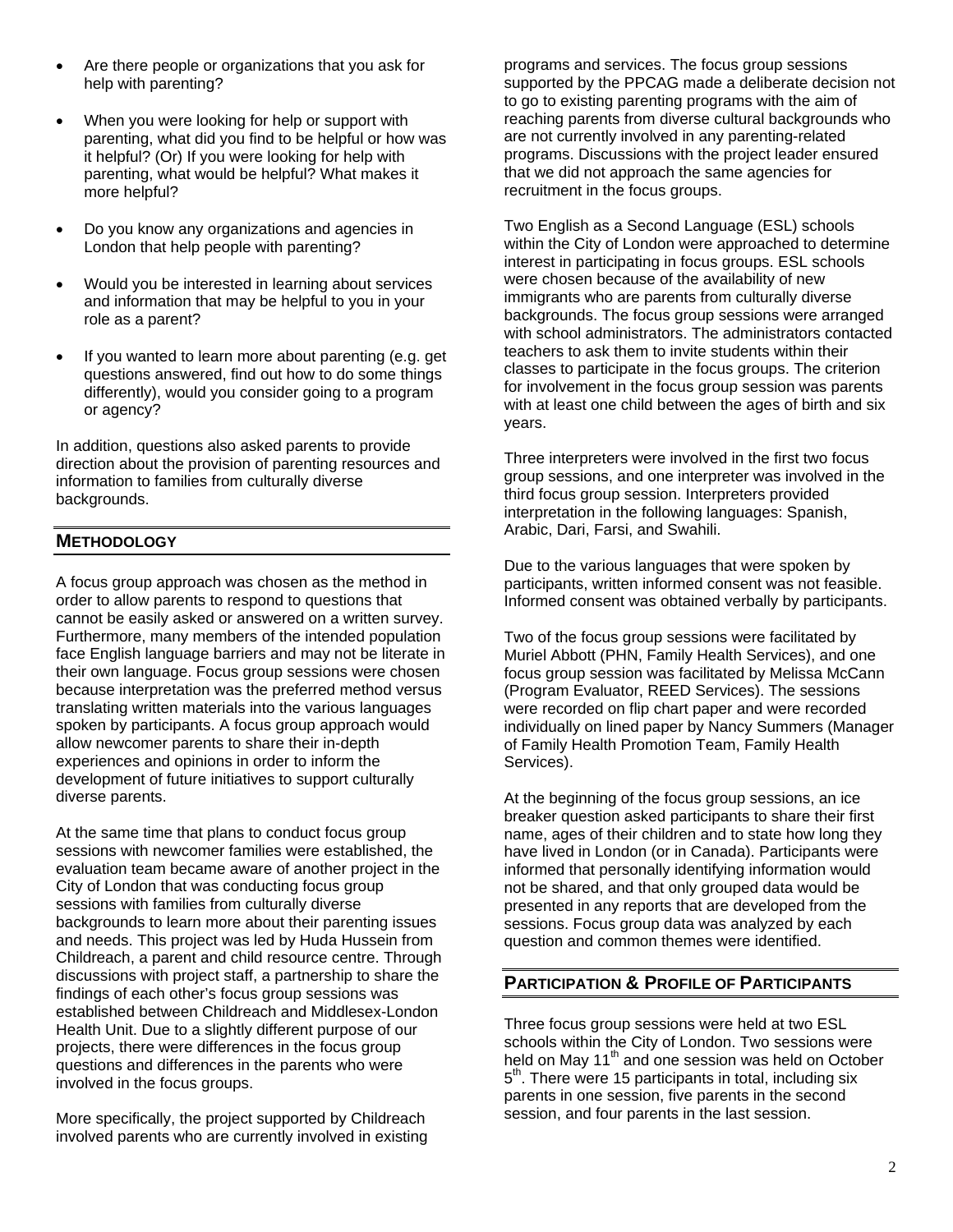There were 13 mothers and two fathers involved in the sessions. The number of children in each family ranged from one child to eight children. Parents had children ranging in age from eight months to 20 years old. All parents were new immigrants to Canada. The length of time that parents had lived in Canada ranged from seven months to four years. Of the participants who disclosed their country of origin, the following countries were represented: Columbia, Pakistan, China, Iraq, Afghanistan, Sudan, and Syria.

## **FINDINGS**

## **Parents' Identified Needs**

**EVALUATION QUESTION:** Have you ever been in a situation when you felt that you needed more help with being a parent, and learning what to do? Please explain.

Parents described many situations when they felt that they required help in their parenting role. Their responses have been categorized into three main themes: parenting and child development needs, financial challenges, and communication challenges.

#### **Parenting and Child Development Needs**

There was a feeling of loneliness expressed by some parents who felt very isolated living in Canada as they tried to deal with the many challenges of providing for the needs of their family. Parents wanted to know more about how to bring up their children in Canada, including how to improve communication with their children. Parents also indicated a need to find out more about the Canadian education system. They recognized that there are differences between the Canadian education system and the education system in their country of origin.

Accessing daycare for their children was also described as a challenge. One parent noted the need for a full-time daycare, so that she would be able to attend school fulltime rather than part-time. Another parent indicated that it was difficult to attend school, because her children are young and she has difficulty accessing daycare.

Some parents also noted challenges that they face in determining food portion sizes, encouraging their children to eat healthy, and in some cases to eat at all. It was noted that techniques (e.g. allowing children to play with toys or watch t.v.) in order to get their children to eat their meals were not working effectively.

#### **Financial Challenges**

Many parents are struggling financially. For example, one parent explained that she had to leave school in order to go to work because of financial difficulties. Many other parents identified a need for additional financial

support to purchase such items including: food, clothing, shoes, diapers, games, transportation for their children, medication for themselves and their children, and registration fees for children's sports and recreation activities. Several parents indicated that they are receiving financial support through Ontario Works, but the financial assistance is not sufficient to meet the demands of their family's basic needs. Some parents noted the difficulties that they faced in dealing with the Ontario Works program.

Food security was expressed as a concern for some parents. For example, one parent needed to use the food bank, but noted that the food is not healthy for his/her child.

Another parent noted that they have young children who do not get enough food to eat, because of the limited amount of financial support that they receive from Ontario Works.

#### **Communication Challenges**

The majority of parents identified challenges that they face in communicating with others due to language barriers. For example, one parent described struggles in being able to communicate with a doctor, because of illnesses that the family members' face. Another parent noted difficulty in communication with Ontario Works.

Several parents also identified their needs in communicating with their children's school or daycare. Due to language barriers, many parents were not able to understand what their children are learning in the classroom, and are unable to communicate with teachers and principals when they have questions or when difficulties arise in their children's education. Some parents feel that the school does not fully understand their situation of not being able to help their children with homework as a result of the parent's low level of education coupled with language barriers. They find it difficult to answer the teacher's questions. They feel there is no one available to help support parents. One parent explained that her child is not happy going to daycare, but she does not know the cause of her child's unhappiness. She is not sure exactly what happens in the daycare setting. She is also not sure whether her child does not understand what the daycare providers are saying, because of the language barrier. It is a challenge to openly communicate with the day care providers to discuss this issue due to the language barrier.

**EVALUATION QUESTION:** Are there people or organizations that you ask for help with parenting?

Several parents explained that they do not have anyone to help them in Canada. They have no one that they can talk to or ask for help. A few parents expressed their feelings of being completely alone. The majority of parents indicated that they have not asked anyone for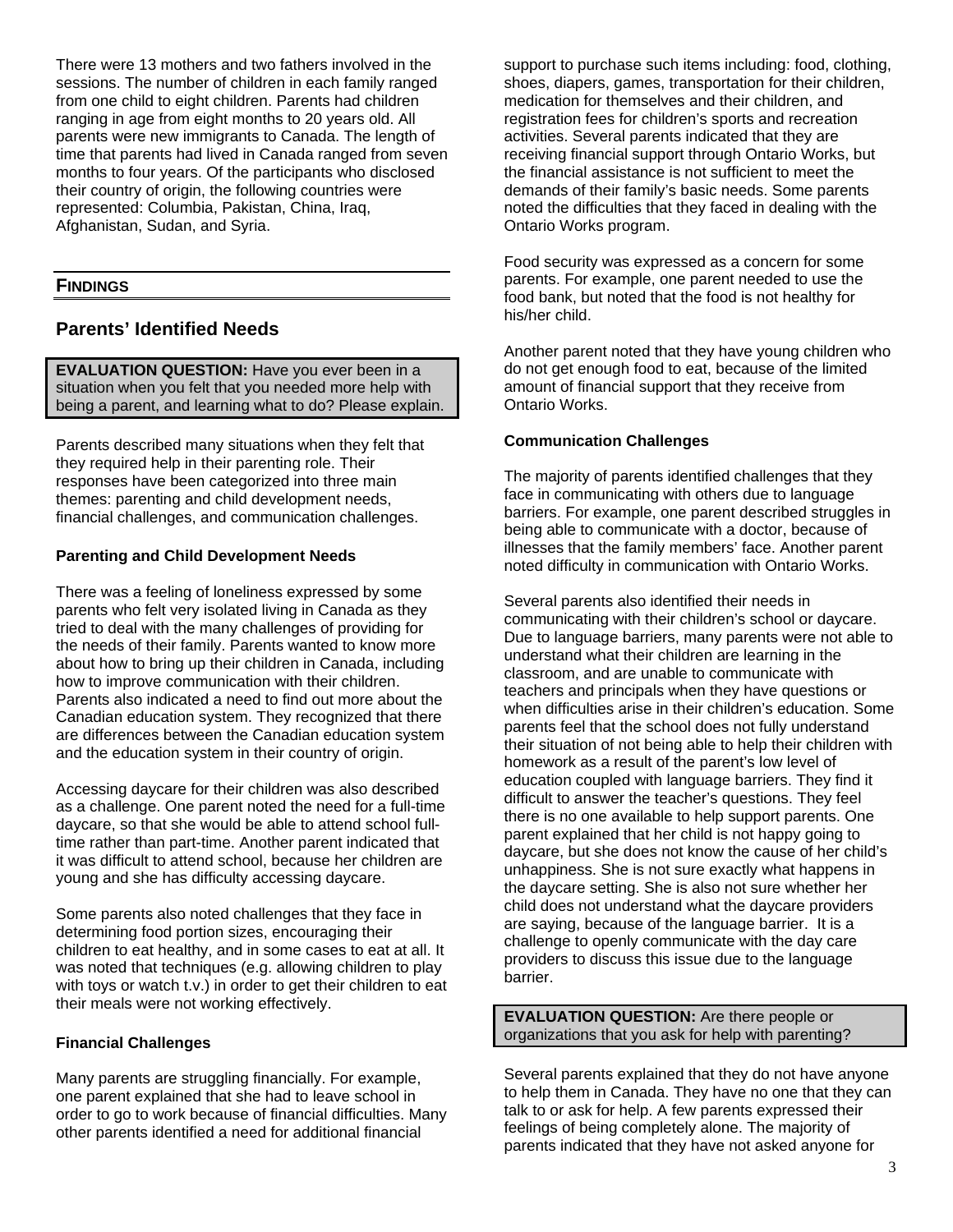help. One parent noted the language barrier as the main issue in being able to ask for help by stating "How can I ask when I cannot communicate?"

Some parents indicated that they have no family or friends in Canada. One parent explained that she calls her family member back home who is also a doctor from in her country of origin. Other parents mentioned that they have "Canadian friends" who they can talk to about parenting concerns and who take their children places. One parent also noted that there are people within her church that also provide assistance, and Ontario Works offers financial support. One mother also described her eldest daughter who shares parenting information with her that she has learned at school. Another parent explained how he/she could ask his/her sponsor about parenting concerns, and that sponsors may be able to help connect him/her with the right resource.

Of the few parents who indicated that they have asked professionals for help with parenting, one parent indicated that he/she had called the health unit to seek advice, and another parent noted that he/she had gone to his/her child's school to discuss problems with teachers. One parent also indicated that he/she has asked their paediatrician about specific parenting issues including healthy eating, and has received referrals to health professionals, such as a dietician. It was noted that the degree of helpfulness of speaking to a paediatrician depends upon the individual paediatrician.

Some parents indicated that they have not had any problems that they have needed help with so far, so they have not had a need to ask anyone for help.

Parents reflected on how their experiences of being a parent in Canada differ from their country of origin. One parent explained that it was easier to raise children back home because children obey their parents. She identified that in Canada children's attitudes are different from children in their country of origin.

**EVALUATION QUESTION:** When you were looking for help or support with parenting, what did you find to be helpful or how was it helpful? (Or) If you were looking for help with parenting, what would be helpful? What makes it more helpful?

Participants noted several strategies that they have found helpful in dealing with parenting concerns. One parent noted that she solves problems with her family by discussing the issues with her children. Another parent explained how she found it helpful to talk to a friend who provides advice to her about the importance of her children going to school, because it is not customary in her home country for children to attend school. One parent also indicated that it was very helpful for her friend to provide some financial support for sports registration and transportation costs.

Some parents explained that they ask for parenting advice from friends and family back home. One mother questioned whether or not a Canadian friend would be helpful if she does not accept the advice that she does not feel is right from the friend. She commented on her willingness to listen to the advice of Canadian parents, but she may not follow the advice if it does not fit with her own cultural practices.

Parents explained the challenges that they encounter in obtaining support in their parenting role. Some parents explained that if they wanted to find out more information about parenting by going to an agency or by attending an event, they would be unable to do so, because they cannot afford to pay for childcare. Many parents also indicated that it is difficult to find the information that they need. They noted that going to the hospital takes too much time, and that it is difficult to find information in the Yellow Pages. One parent indicated that he/she knows that there are calling centres, but was uncertain if they can help with information regarding children.

Parents noted the following ways that organizations could let them know about parenting programs and resources, including:

- Post information in public libraries and grocery stores
- Send flyers and distribute information through the ESL school
- Share information at events such as the Children's Festival
- Develop a resource specific for newcomers and distribute through the ESL schools
- Develop a special "communication bag" for children to take home from school to share with their parents
- Publish information in community newspapers that are available in other languages
- Provide information on the Internet.

One participant noted that many new immigrants use the Internet frequently. Even if information is provided in English, there are translation features on the Internet that allow information to be translated in their own language.

# **Awareness Level of Parenting Programs and Services**

**EVALUATION QUESTION:** Do you know any organizations and agencies in London that help people with parenting?

Almost all participants were not aware of any organizations and agencies in London that would help people with parenting. In fact, many parents were surprised that there were parenting programs in London. They noted that they are not sure what to ask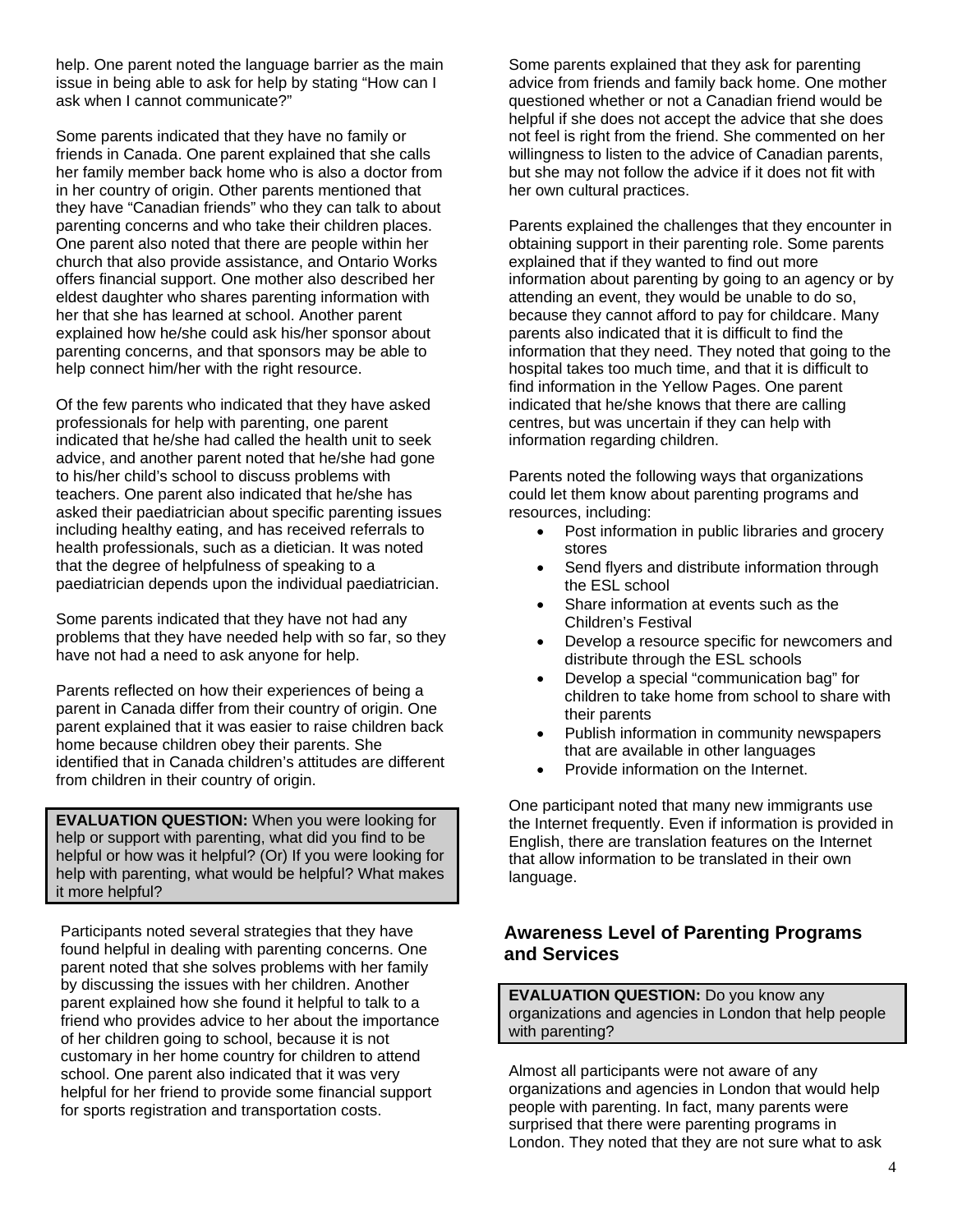or who to ask for help if they needed it, because of the language barriers that they face. Of the few participants who were aware of organizations and agencies that could help people with parenting, one participant was aware of the Ontario Early Years Centre because of a conference that he/she was hoping to attend. Another participant knew about the health unit and had called the health unit to seek advice. One participant also mentioned a church that he/she attends and another participant was aware of a place within their neighbourhood where children can go to receive help with their homework.

# **Interest Level in Learning about Parenting Information and Services**

**EVALUATION QUESTION:** Would you be interested in learning about services and information that may be helpful to you in your role as a parent?

All parents indicated that they would be interested in finding out more information about parenting services and programs that are available to them within the community. They were also interested in having a package of information and services available to them at the ESL program where they attend. At their request, follow-up information about parenting programs/services and other social services were provided. Parents were interested in learning more about the programs and services that the community offers.

# **Interest in Attending Parenting Programs and Services**

**EVALUATION QUESTION:** If you wanted to learn more about parenting (e.g. get questions answered, find out how to do some things differently), would you consider going to a program or agency?

In two of the three focus groups, an additional question asked parents if they would be interested in attending a program where they could find out more information about parenting. All participants indicated that they would be interested in attending such a program. Some parents indicated that their participation would depend upon when the program is offered (e.g. weekends) and whether or not they are able to find childcare.

# **SUMMARY & IMPLICATIONS**

It is evident that the experiences shared by focus group participants helped to increase our understanding of parenting issues and needs that are encountered by newcomer families. While parents mentioned specific parenting and child development information needs that they had (e.g. Canadian education system, accessing daycare, healthy eating), the majority of parent

concerns related to financial and communication challenges. Many newcomer families are struggling to provide the important necessities of life (e.g. food, clothing, shelter, medication, etc.), and also face difficulties due to language barriers. Parents explained difficulties in communicating with their doctors, their children's school teachers, and their daycare providers.

Only a few parents were aware of organizations and agencies within London that help with parenting, including the Ontario Early Years Centres, Middlesex-London Health Unit, a local church and an after school program within their neighbourhood. However, most of the parents involved in the focus group sessions had no awareness of organizations and agencies in London that provide parenting information and support. This is not surprising considering that the concept of agencies offering programs to help parents is new to many people, especially for those that are from countries where social service agencies are minimal, and where support with parenting is provided by extended family members.

Some parents continue to seek information and advice from their family members and friends in their country of origin, and a few parents also have "Canadian friends" who provide support. However, there was a sense among many parents that they are completely alone and do not have anyone to help them in their parenting role.

There was some concern noted about the differences in parenting advice and information between the Canadian culture and the cultural practices of their country of origin. The findings from these focus group sessions are consistent with the previous findings in 2003 with regards to culturally specific programming. Parents with diverse cultural backgrounds would like to receive information to help them raise their children in the Canadian culture, but at the same time would like acknowledgement and understanding of their home culture.

The interest that parents had in finding out about parenting services and programs was overwhelming. Parents also indicated interest in attending parenting programs and services if some of their access barriers were addressed (e.g. timing of the program, childcare provided). It is also recognized that financial and language barriers would need to be addressed in order to support parents' participation in such programs.

Parents suggested several strategies to increase awareness level of parenting programs and information, including dissemination strategies. Parents suggested that information could be disseminated through ESL schools, public libraries, grocery stores, community events, elementary schools, community newspapers, and the Internet. Parents also noted strategies to increase the use of parenting programs and information among parents with culturally diverse backgrounds.